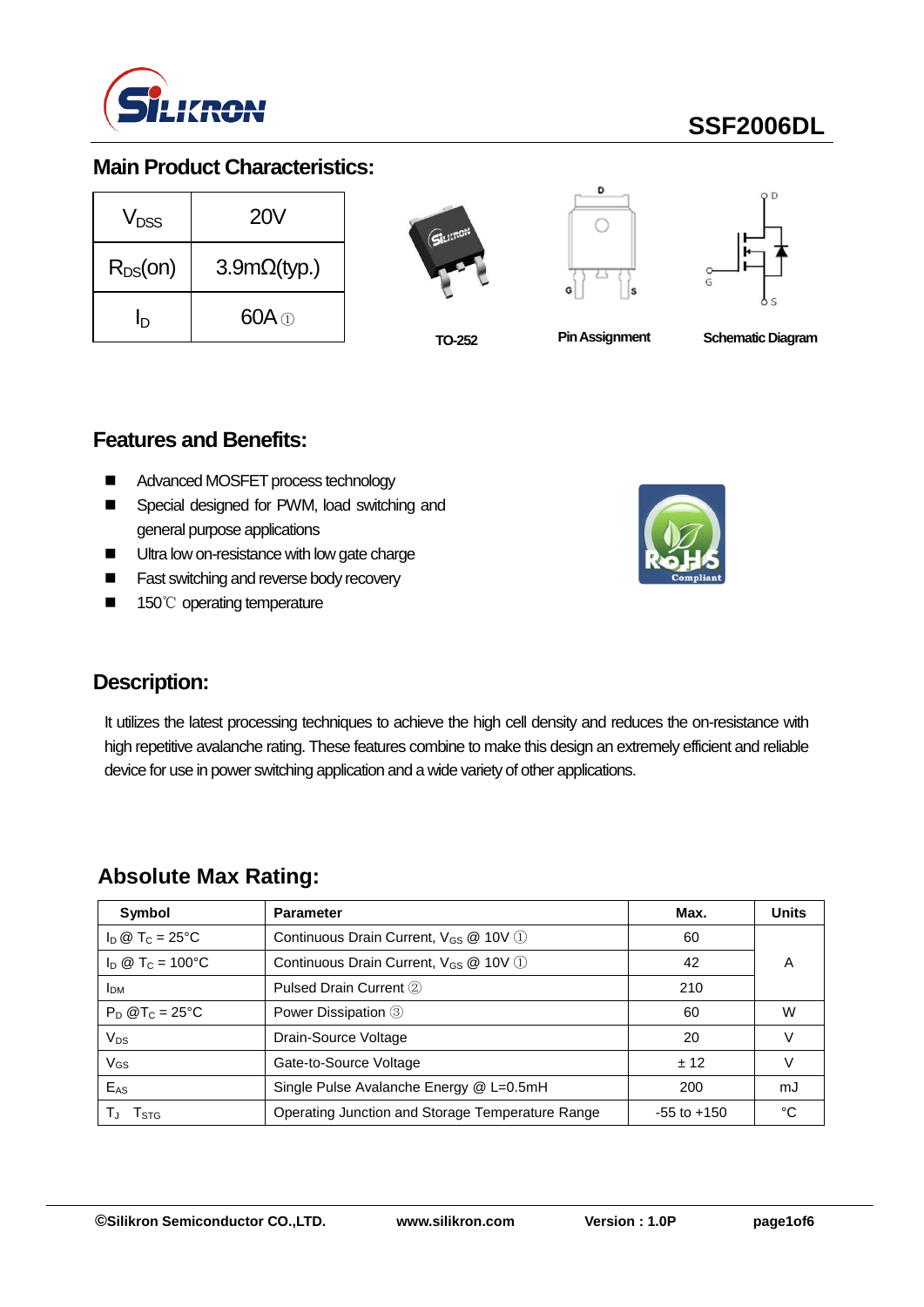

# **Thermal Resistance**

| Symbol                | <b>Characteristics</b> | Typ. | Max. | <b>Units</b>   |
|-----------------------|------------------------|------|------|----------------|
| $R_{\theta$ J $\circ$ | Junction-to-case 3     |      | r.   | $^{\circ}$ C/W |

## **Electrical Characteristics** @T<sub>A</sub>=25℃unless otherwise specified

| Symbol                  | <b>Parameter</b>                     | Min. | Typ. | Max.   | <b>Units</b> | <b>Conditions</b>                     |
|-------------------------|--------------------------------------|------|------|--------|--------------|---------------------------------------|
| $V_{(BR)DSS}$           | Drain-to-Source breakdown voltage    | 20   |      |        | V            | $V_{GS} = 0V$ , $I_D = 250 \mu A$     |
| $R_{DS(on)}$            | Static Drain-to-Source on-resistance |      | 3.9  | 5.5    | $m\Omega$    | $V_{GS} = 4.5V, I_D = 30A$            |
|                         |                                      |      | 5.8  | 8      |              | $V_{GS} = 2.5 V, I_D = 20 A$          |
| $V_{GS(th)}$            | Gate threshold voltage               | 0.5  |      | 1      | $\vee$       | $V_{DS} = V_{GS}$ , $I_D = 250 \mu A$ |
| <b>I</b> <sub>DSS</sub> | Drain-to-Source leakage current      |      |      | 1      | μA           | $V_{DS} = 20V, V_{GS} = 0V$           |
|                         |                                      |      |      | 100    | nA           | $V_{GS} = 12V$                        |
| <b>I</b> GSS            | Gate-to-Source forward leakage       |      |      | $-100$ |              | $V_{GS} = -12V$                       |
| $Q_{q}$                 | Total gate charge                    |      | 27   |        |              | $I_D = 20A,$                          |
| $Q_{gs}$                | Gate-to-Source charge                |      | 6.5  |        | nC           | $V_{DS}=10V,$                         |
| $Q_{gd}$                | Gate-to-Drain("Miller") charge       |      | 6.4  |        |              | $V_{GS} = 10V$                        |
| $t_{d(on)}$             | Turn-on delay time                   |      | 6.2  |        |              |                                       |
| $t_{r}$                 | Rise time                            |      | 17.1 |        |              | $V_{GS} = 4.5V$ , $V_{DS} = 10V$ ,    |
| $t_{d(\mathsf{off})}$   | Turn-Off delay time                  |      | 29.5 |        | ns           | $RGEN=3\Omega, ID=2A$                 |
| $t_{\rm f}$             | Fall time                            |      | 16.6 |        |              |                                       |
| $C_{iss}$               | Input capacitance                    |      | 2000 |        |              | $V_{GS} = 0V$                         |
| $C_{\text{oss}}$        | Output capacitance                   |      | 500  |        | pF           | $V_{DS} = 10V$                        |
| $C_{\text{rss}}$        | Reverse transfercapacitance          |      | 200  |        |              | $f = 1$ MHz                           |

# **Source-Drain Ratings and Characteristics**

| Symbol   | <b>Parameter</b>                                   | Min. | Typ. | Max. | <b>Units</b> | <b>Conditions</b>                                                       |
|----------|----------------------------------------------------|------|------|------|--------------|-------------------------------------------------------------------------|
| Is       | <b>Continuous Source Current</b><br>(Body Diode) ① |      |      | 60   | A            | MOSFET symbol<br>showing the<br>integral reverse<br>p-n junction diode. |
| $V_{SD}$ | Diode Forward Voltage                              |      |      | 1.2  | V            | $IS=10A, VGS=0V$                                                        |
| $t_{rr}$ | Reverse Recovery Time                              |      | 25.1 |      | ns           | $T_J = 25^{\circ}C, I_F = 20A,$                                         |
| $Q_{rr}$ | Reverse Recovery Charge                            |      | 23.8 |      | nC           | $di/dt = 100A/\mu s$                                                    |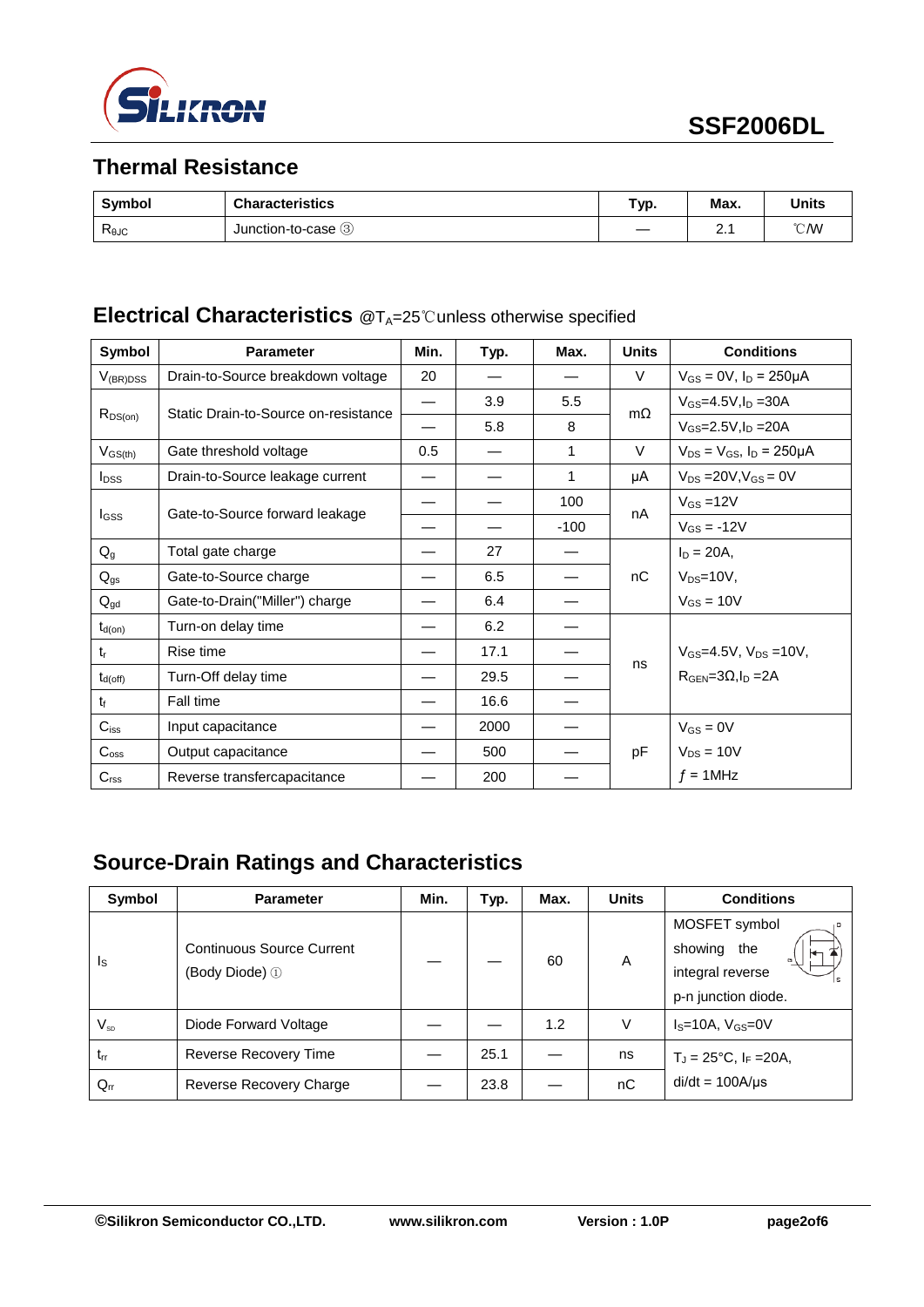

# **Test Circuits and Waveforms**

**EAS Test Circuit: Gate Charge Test Circuit:**



Vds DUT lg

**Switching Time Test Circuit: Switching Waveforms:**





### **Notes:**

- ① Calculated continuous current based on maximum allow able junction temperature.
- ②Repetitive rating; pulse width limited by max. junction temperature.
- ③The power dissipation PD is based on max. junction temperature, using junction-to-case thermal resistance.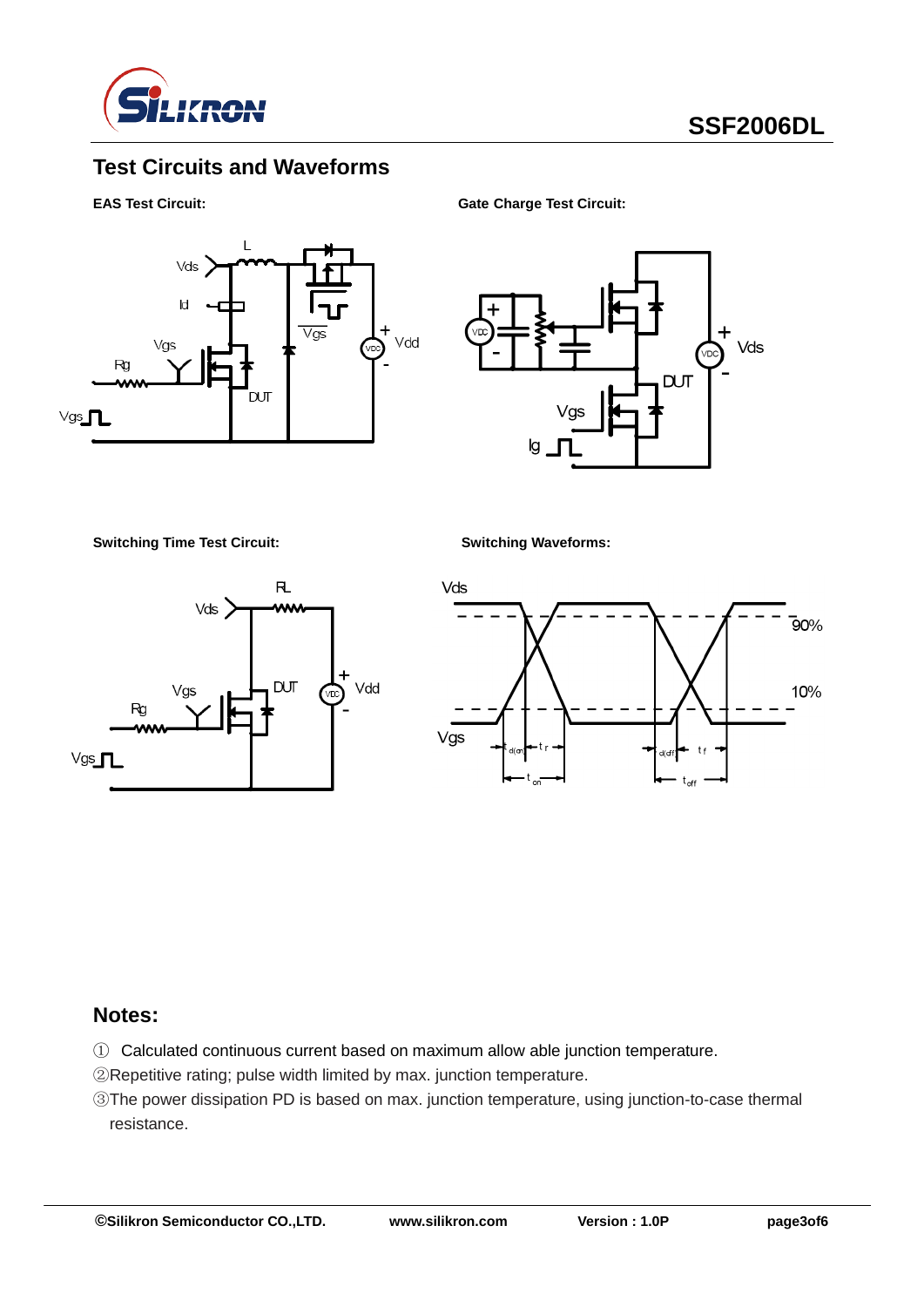

# **SSF2006DL**

## **Typical Electrical and Thermal Characteristics**





**Figure3. Forward Characteristics of Reverse Figure4.Gate Charge**



**Figure1.Typical Output Characteristics Figure2. On-Resistance vs. Gate Source**





**Figure5. Transient Thermal Impedance**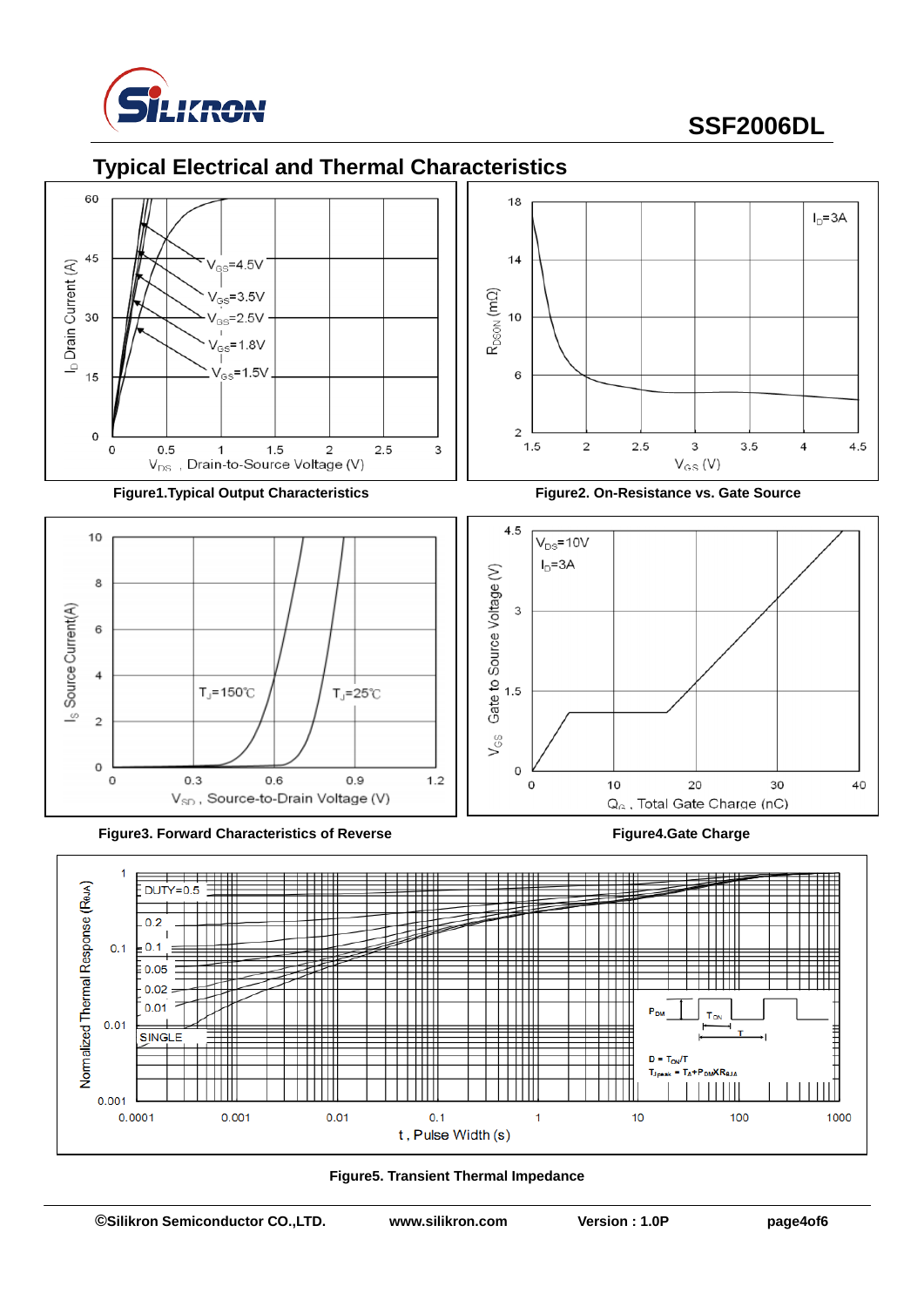

 **SSF2006DL**

#### **Mechanical Data**









|                | <b>Dimensions</b> |                    |             |          |           |             |  |  |  |
|----------------|-------------------|--------------------|-------------|----------|-----------|-------------|--|--|--|
| Ref.           |                   | <b>Millimeters</b> |             | Inches   |           |             |  |  |  |
|                | Min.              | Typ.               | Max.        | Min.     | Typ.      | Max.        |  |  |  |
| A              | 2.10              |                    | 2.50        | 0.083    |           | 0.098       |  |  |  |
| A2             | 0                 |                    | 0.10        | 0        |           | 0.004       |  |  |  |
| в              | 0.66              |                    | 0.86        | 0.026    |           | 0.034       |  |  |  |
| <b>B2</b>      | 5.18              |                    | 5.48        | 0.202    |           | 0.216       |  |  |  |
| С              | 0.40              |                    | 0.60        | 0.016    |           | 0.024       |  |  |  |
| C <sub>2</sub> | 0.44              |                    | 0.58        | 0.017    |           | 0.023       |  |  |  |
| D              | 5.90              |                    | 6.30        | 0.232    |           | 0.248       |  |  |  |
| D <sub>1</sub> |                   | 5.30REF            |             | 0.209REF |           |             |  |  |  |
| Е              | 6.40              |                    | 6.80        | 0.252    |           | 0.268       |  |  |  |
| E1             | 4.63              |                    |             | 0.182    |           |             |  |  |  |
| G              | 4.47              |                    | 4.67        | 0.176    |           | 0.184       |  |  |  |
| н              | 9.50              |                    | 10.70       | 0.374    |           | 0.421       |  |  |  |
| L              | 1.09              |                    | 1.21        | 0.043    |           | 0.048       |  |  |  |
| L <sub>2</sub> | 1.35              |                    | 1.65        | 0.053    |           | 0.065       |  |  |  |
| V <sub>1</sub> |                   | $7^{\circ}$        |             |          | $7^\circ$ |             |  |  |  |
| V <sub>2</sub> | $0^{\circ}$       |                    | $6^{\circ}$ | 0°       |           | $6^{\circ}$ |  |  |  |